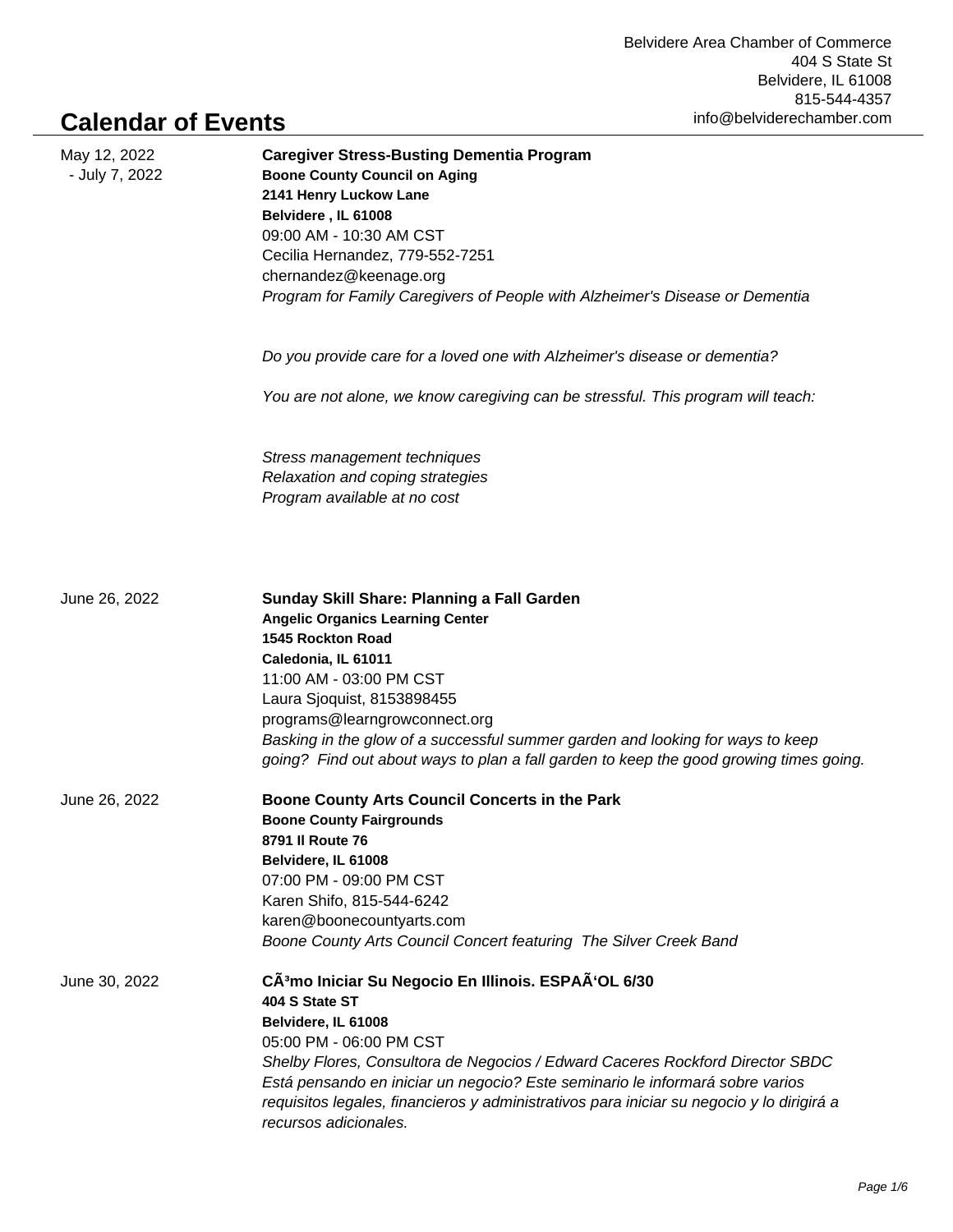| July 3, 2022  | Boone County Arts Council Concerts in the Park<br><b>Baltic Mill Stage in Belvidere Park</b><br>920 W. Lincoln Ave.<br>Belvidere, IL 61008<br>06:30 PM - 08:15 PM CST<br>Karen Shifo, 815-544-6242<br>karen@boonecountyarts.com<br>Boone County Arts Council Concert featuring a patriotic concert performed by the<br><b>Rockford Wind Ensemble</b> |
|---------------|------------------------------------------------------------------------------------------------------------------------------------------------------------------------------------------------------------------------------------------------------------------------------------------------------------------------------------------------------|
| July 7, 2022  | Digital Marketing 101 for Small Businesses. ENGLISH 7/7<br>404 S State ST<br>Belvidere, IL 61008<br>05:00 PM - 06:00 PM CST<br>Presenter: Heather Kelley~Business Consultant. Rockford SBDC                                                                                                                                                          |
|               | During this webinar, learn the key aspects of digital marketing. discover the essential<br>components of an effective online strategy, with tips on how to get started using a<br>website, social media, and email marketing, to promote your business.                                                                                              |
| July 10, 2022 | Sunday Skill Share: Right Size Your Garden<br><b>Angelic Organics Learning Center</b><br>1545 Rockton Road<br>Caledonia, IL 61011<br>11:00 AM - 03:00 PM CST<br>Laura Sjoquist, 8153898455<br>programs@learngrowconnect.org                                                                                                                          |
|               | Thinking about expanding your garden? Or did you bite off more than you can eat?<br>Find out about ways you can make your garden size work for you and the outcomes you<br>want.                                                                                                                                                                     |
| July 10, 2022 | Boone County Arts Council Concerts in the Park<br><b>Baltic Mill Stage in Belvidere Park</b><br>920 W. Lincoln Ave.<br>Belvidere, IL 61008<br>06:30 PM - 08:30 PM CST<br>Karen Shifo, 815-544-6242<br>karen@boonecountyarts.com<br>Boone County Arts Council Concert featuring The Groove Hotel                                                      |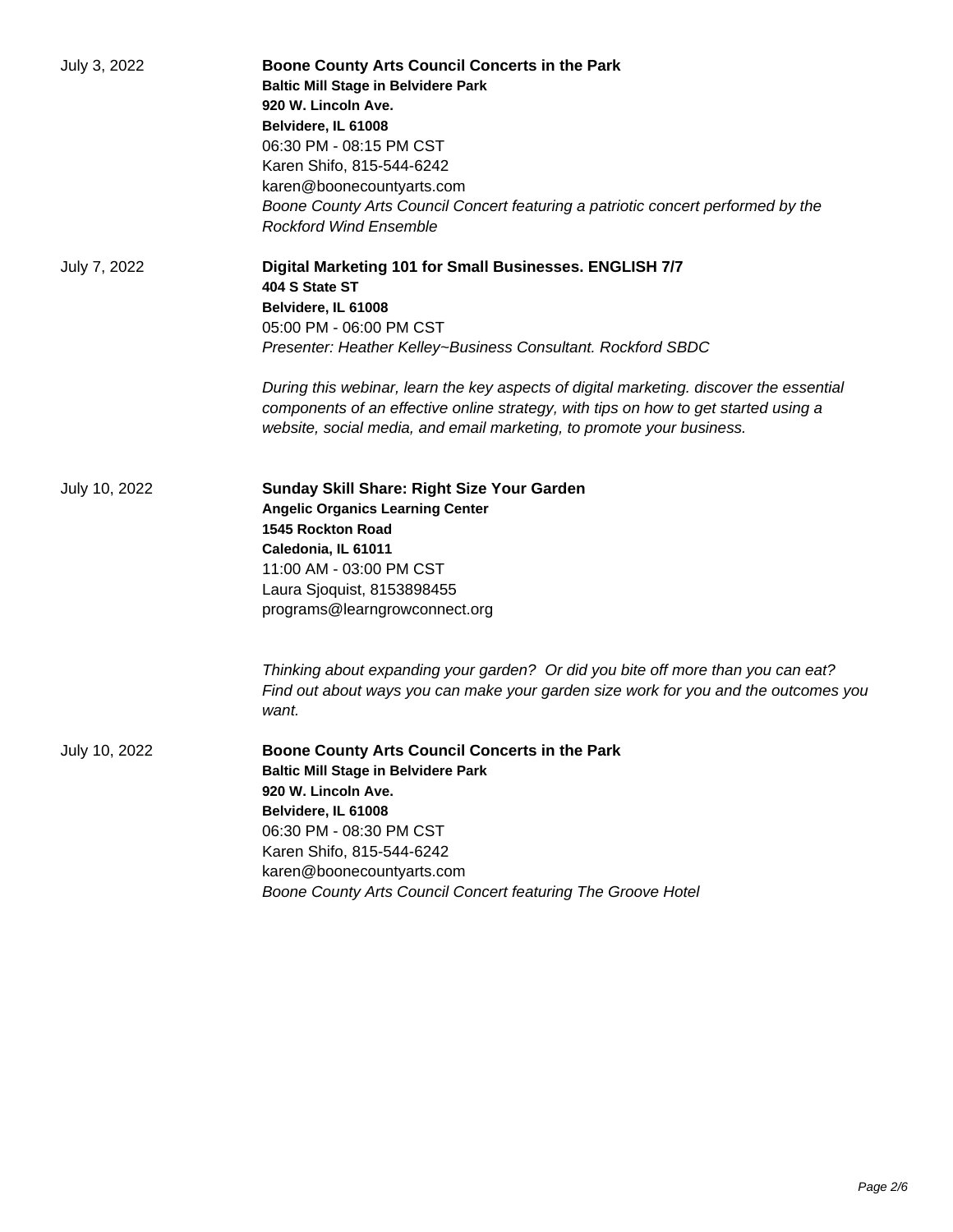| July 11, 2022 | 2022 Belvidere Area Chamber of Commerce Golf Play Day<br><b>Swanhills Golf COurse</b><br>2600 Gustafson Rd<br>Belvidere, IL 61008<br>08:00 AM - 04:00 PM CST<br>Registration, networking, and warm breakfast at 8:00am.<br>Shotgun start at 9:00am.<br>Lunch available from 11:30-1:00pm.<br>Foursome - \$400                                                                                                                                                                                                                                                                                                               |
|---------------|-----------------------------------------------------------------------------------------------------------------------------------------------------------------------------------------------------------------------------------------------------------------------------------------------------------------------------------------------------------------------------------------------------------------------------------------------------------------------------------------------------------------------------------------------------------------------------------------------------------------------------|
|               | Single Golfer - \$100 (will be paired with other singles)                                                                                                                                                                                                                                                                                                                                                                                                                                                                                                                                                                   |
|               | Sponsorship Opportunities Available:<br>Hole Sponsor \$150 - Your sponsorship will provide a sign at the sponsored hole and will<br>allow you to offer games or small trinkets to golfers at each hole.                                                                                                                                                                                                                                                                                                                                                                                                                     |
| July 14, 2022 | MÄ¡rketing Digital 101 Empresas. ESPAÃ'OL 7/14<br>404 S State ST<br>Belvidere, IL 61008<br>05:00 PM - 06:00 PM CST<br>Heather Kelley, Consultora de Negocios, SBDC<br>Durante este seminario, aprenda los aspectos clave de la publicidad digital. Descubra<br>los componentes esenciales de una estrategia en línea efectiva, con consejos sobre<br>cómo comenzar a usar un sitio web, las redes sociales y el márketing por correo<br>electrónico para promocionar su negocio.                                                                                                                                            |
| July 17, 2022 | Boone County Arts Council Concerts in the Park<br><b>Poplar Grove Vintage Wings and Wheels Museum</b><br>5151 Orth Road<br>Poplar Grove, IL 61065<br>06:30 PM - 08:30 PM CST<br>Karen Shifo, 815-544-6242<br>karen@boonecountyarts.com<br>Boone County Arts Council Concert featuring Trinadora Rocks                                                                                                                                                                                                                                                                                                                       |
| July 21, 2022 | Financial Literacy for Entrepreneurs. ENGLISH 7/21<br>404 S State ST<br>Belvidere, IL 61008<br>05:00 PM - 06:00 PM CST<br>Guest Speaker: Francisca Reyna / Vice President of Business Development &<br><b>Education at Blackhawk Bank</b><br>Why you should care about start-up finance? "I am a visionary", you might say. "I don't<br>want to get bogged down in financial reports. That's what bean counters are for. "Right?<br>Wrong. You need to understand your numbers - to understand your business better,<br>make better decisions, make fewer mistakes, and hopefully turn a little cash into a lot of<br>cash. |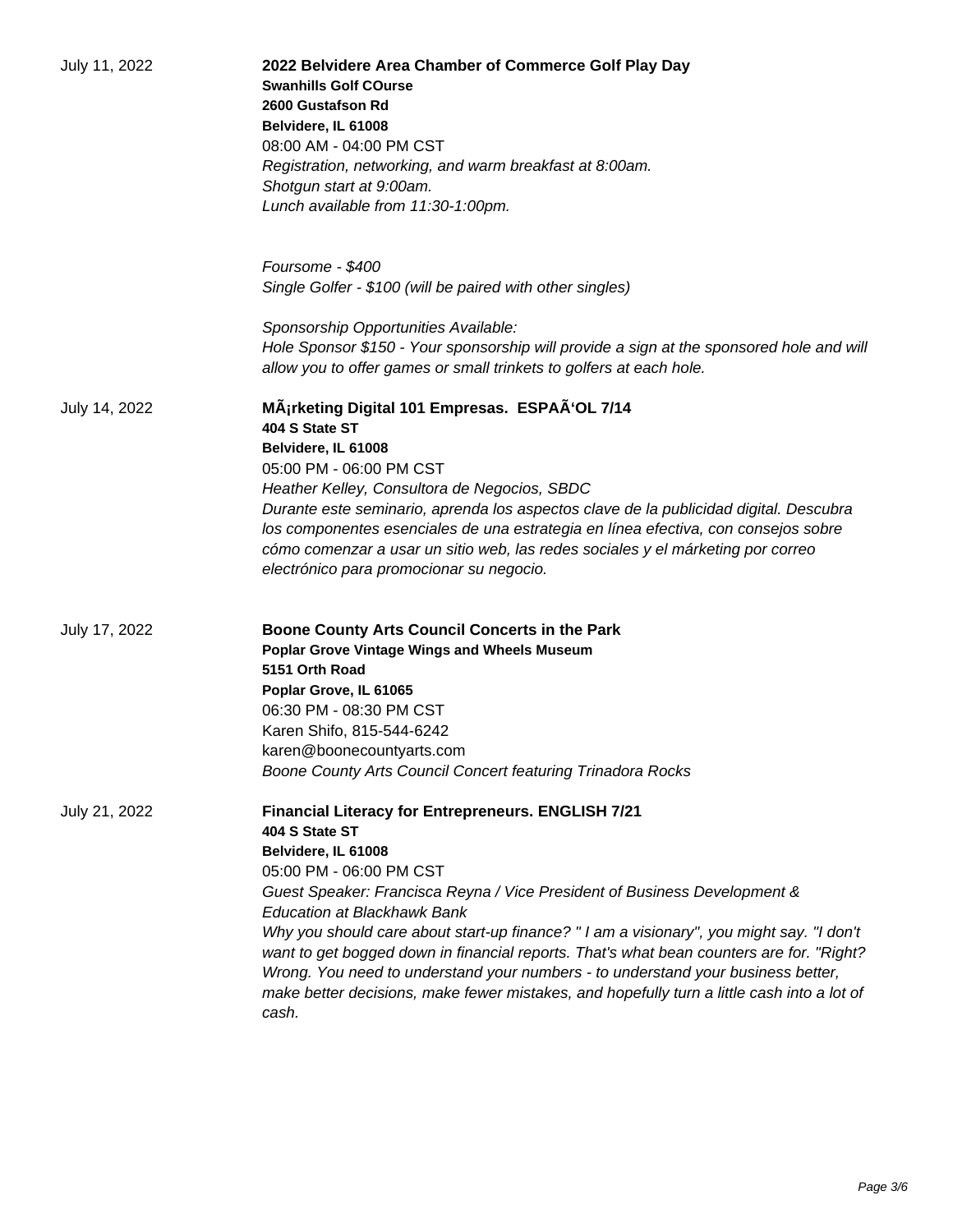| July 23, 2022 | <b>July Buchanan Street Stroll</b><br><b>Buchanan Street Square</b><br>200 Buchanan Street<br>Belvidere, IL 61008<br>05:00 PM - 10:00 PM CST<br>Buchanan Street Stroll is a fun outdoor event where we bring live music, food trucks,<br>kid-friendly activities, and vendors of all kinds to downtown Belvidere. Our goal is to<br>show people who stop by for this event what a great community we have.<br>You can choose to register to sponsor this event, register as a vendor, or register a food                                                                                                                |
|---------------|-------------------------------------------------------------------------------------------------------------------------------------------------------------------------------------------------------------------------------------------------------------------------------------------------------------------------------------------------------------------------------------------------------------------------------------------------------------------------------------------------------------------------------------------------------------------------------------------------------------------------|
|               | truck.                                                                                                                                                                                                                                                                                                                                                                                                                                                                                                                                                                                                                  |
| July 24, 2022 | <b>Sunday Skill Share: Beat the Heat</b><br><b>Angelic Organics Learning Center</b><br><b>1545 Rockton Road</b><br>Caledonia, IL 61011<br>11:00 AM - 03:00 PM CST<br>Laura Sjoquist, 8153898455<br>programs@learngrowconnect.org                                                                                                                                                                                                                                                                                                                                                                                        |
|               | Does your garden struggle when the temperature goes up? Learn about heat loving<br>plants and ways you can help your garden cool down.                                                                                                                                                                                                                                                                                                                                                                                                                                                                                  |
| July 24, 2022 | Boone County Arts Council Concerts in the Park<br><b>Candlewick Lake Rec Center</b><br><b>13400 IL Route 76</b><br>Poplar Grove, IL 61065<br>06:30 PM - 08:30 PM CST<br>Karen Shifo, 815-544-6242<br>karen@boonecountyarts.com<br>Boone County Arts Council Concert featuring the Peach's Beach Party perfoming the<br>sounds of Jimmy Buffet and the Caribbean                                                                                                                                                                                                                                                         |
| July 28, 2022 | EducaciÃ <sup>3</sup> n Financiera Para Emprendedores. ESPAÃ'OL 7/28<br>404 S State ST<br>Belvidere, IL 61008<br>05:00 PM - 06:00 PM CST<br>Francisca Reyna / Vice Presidenta de Desarrollo de Negocios y Educación en<br><b>Blackhawk Bank</b><br>¿Por qué debería preocuparse por la financiación inicial? "Soy un visionario", se podría<br>decir. "No quiero atascarme en los informes financieros. Para eso están los contadore."<br>¿Verdad? Equivocado. Necesita comprender sus números: para comprender mejor su<br>negocio, tomar mejores decisiones, cometer menos errores y con suerte, hacer mas<br>dinero. |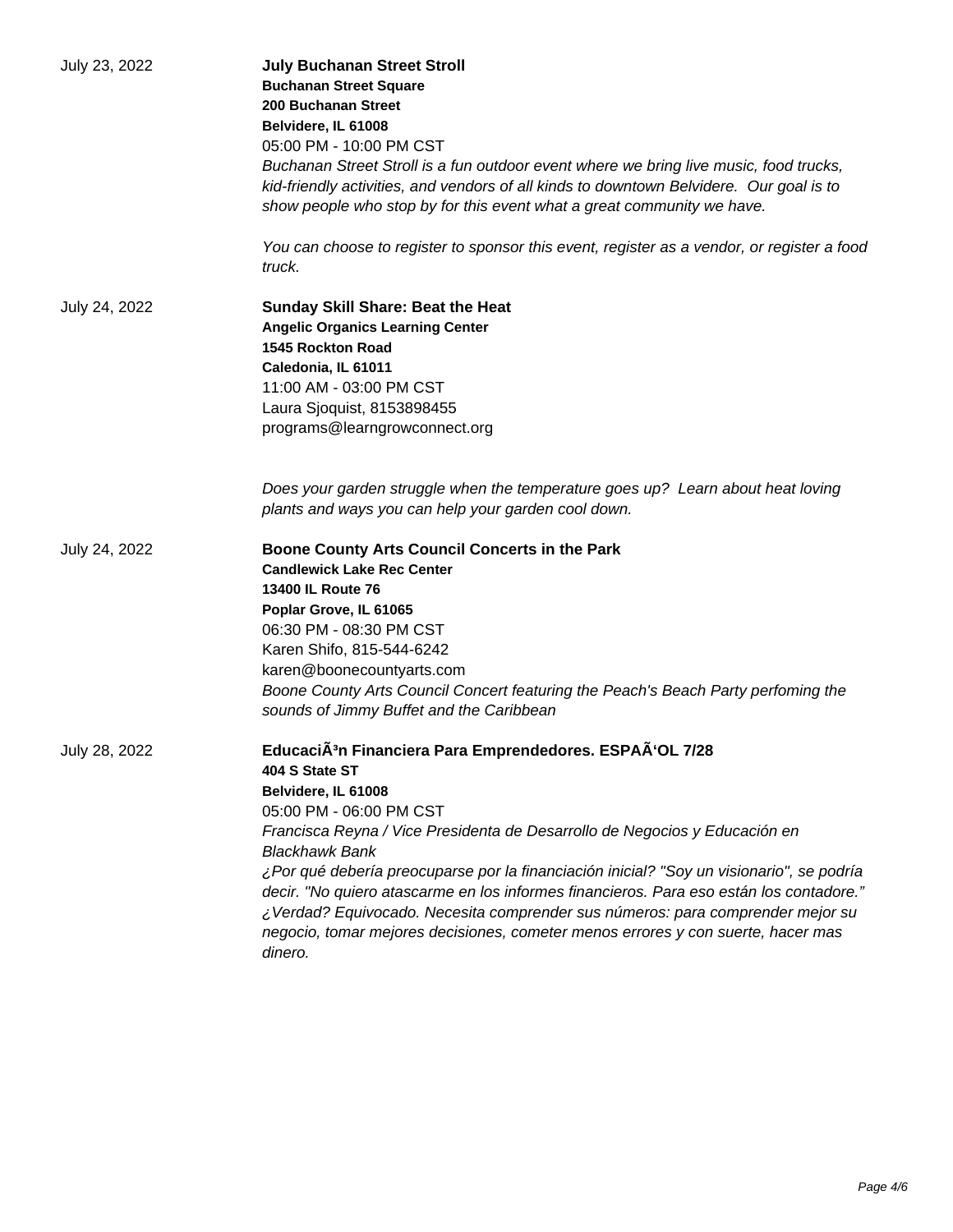| August 14, 2022    | Sunday Skill Share: Planning a Winter Garden<br><b>Angelic Organics Learning Center</b><br>1545 Rockton Road<br>Caledonia, IL 61011<br>11:00 AM - 03:00 PM CST<br>Laura Sjoquist, 8153898455<br>programs@learngrowconnect.org                                                                                                                                                                                                                                                                                    |
|--------------------|------------------------------------------------------------------------------------------------------------------------------------------------------------------------------------------------------------------------------------------------------------------------------------------------------------------------------------------------------------------------------------------------------------------------------------------------------------------------------------------------------------------|
|                    | Wish you could eat local all year round? Get helpful tips and tricks to extend your<br>garden through the fall and into the winter months.                                                                                                                                                                                                                                                                                                                                                                       |
| August 28, 2022    | <b>Sunday Skill Share: Preserving Your Harvest</b><br><b>Angelic Organics Learning Center</b><br><b>1545 Rockton Road</b><br>Caledonia, IL 61011<br>11:00 AM - 03:00 PM CST<br>Laura Sjoquist, 8153898455<br>programs@learngrowconnect.org<br>Not sure what to do with all those extra tomatoes or cucumbers? We'll tackle harvesting<br>the garden and discuss ways to preserve all of that extra bounty.                                                                                                       |
| September 16, 2022 | <b>Hispanic Outreach Breakfast</b><br>07:30 AM - 09:00 AM CST<br>Our new partnerships with the Rockford Regional Hispanic Chamber of Commerce and<br>SBDC are exciting resources that we want to extend to our local Hispanic business<br>owners. We'd like to use this breakfast to share the resources available and hear the<br>needs of these business owners.                                                                                                                                               |
| September 17, 2022 | September Buchanan Street Stroll<br><b>Buchanan Street Square</b><br>200 Buchanan Street<br>Belvidere, IL 61008<br>12:00 PM - 05:00 PM CST<br>Buchanan Street Stroll is a fun outdoor event where we bring live music, food trucks,<br>kid-friendly activities, and vendors of all kinds to downtown Belvidere. Our goal is to<br>show people who stop by for this event what a great community we have.<br>You can choose to register to sponsor this event, register as a vendor, or register a food<br>truck. |
| September 24, 2022 | <b>Antique Tractor Show</b><br><b>Heritage Woods Belvidere</b><br><b>4730 SQUAW PRAIRIE RD</b><br>Belvidere, IL 61008-8800<br>11:00 AM - 02:00 PM CST<br>Maria Peasron, 8155449495<br>marketing@hw-belvidere-slf.com                                                                                                                                                                                                                                                                                             |